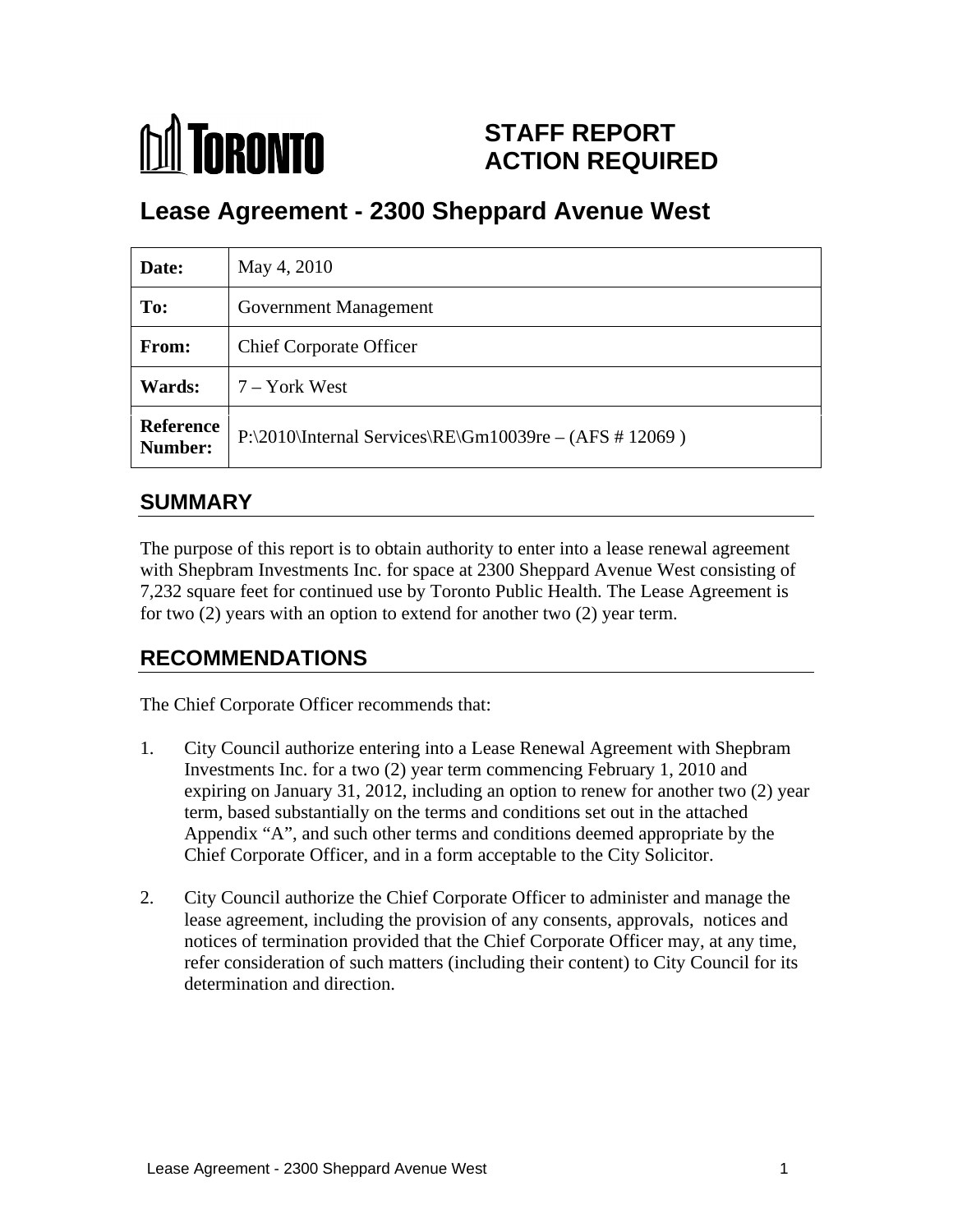#### **Financial Impact**

Total lease costs for the two (2) year term commencing February 1, 2010 are approximately \$322,440, net of taxes, based on an annual gross rental rate of approximately \$21.17 per square foot and additional rent for storage of \$675.00 per month for the term:

| <b>Lease Term</b>     | <b>Annual Gross</b>                          |          | <b>Total Annual</b> |
|-----------------------|----------------------------------------------|----------|---------------------|
|                       | $D_{\text{ant}}$<br><b>Storage</b><br>,,,,,, |          | Rent                |
| <b>Total For Term</b> | \$306,240                                    | \$16,200 | \$322,440           |

There is sufficient funding for this lease in the 2010 Approved Operating Budget for Toronto Public Health. Funding requirements for 2011-2012 will be included in the respective year's operating budget submission for Toronto Public Health and will be accommodated within approved operating budget targets.

The Deputy City Manager and Chief Financial Officer has reviewed this report and agrees with the financial impact information.

### **DECISION HISTORY**

The City's lease renewal of office space at 2300 Sheppard Avenue West, consisting of approximately 6,960 square feet of rentable space, commencing February 1, 2005 and ending January 31, 2008, was approved by DAF 2006-050 dated November 6, 2006.

The City has been in an overhold position since the expiry of the lease in 2008. At the request of Toronto Public Health, negotiations were conducted with the landlord for a renewal of the lease under similar terms and conditions, for a two (2) year term commencing February 1, 2010 and ending January 31, 2012 including an option to extend for another two (2) year term. The change in square footage from 6,960 to 7,232 resulted from a re-measurement of the space in accordance to the current Building Owners and Managers Association (BOMA) standards. The resultant increase in square footage has had no effect in the total gross rental payable, therefore resulting in a reduced per square foot annual rate.

## **COMMENTS**

Toronto Public Health has been occupying and using this business office premises since 1989.